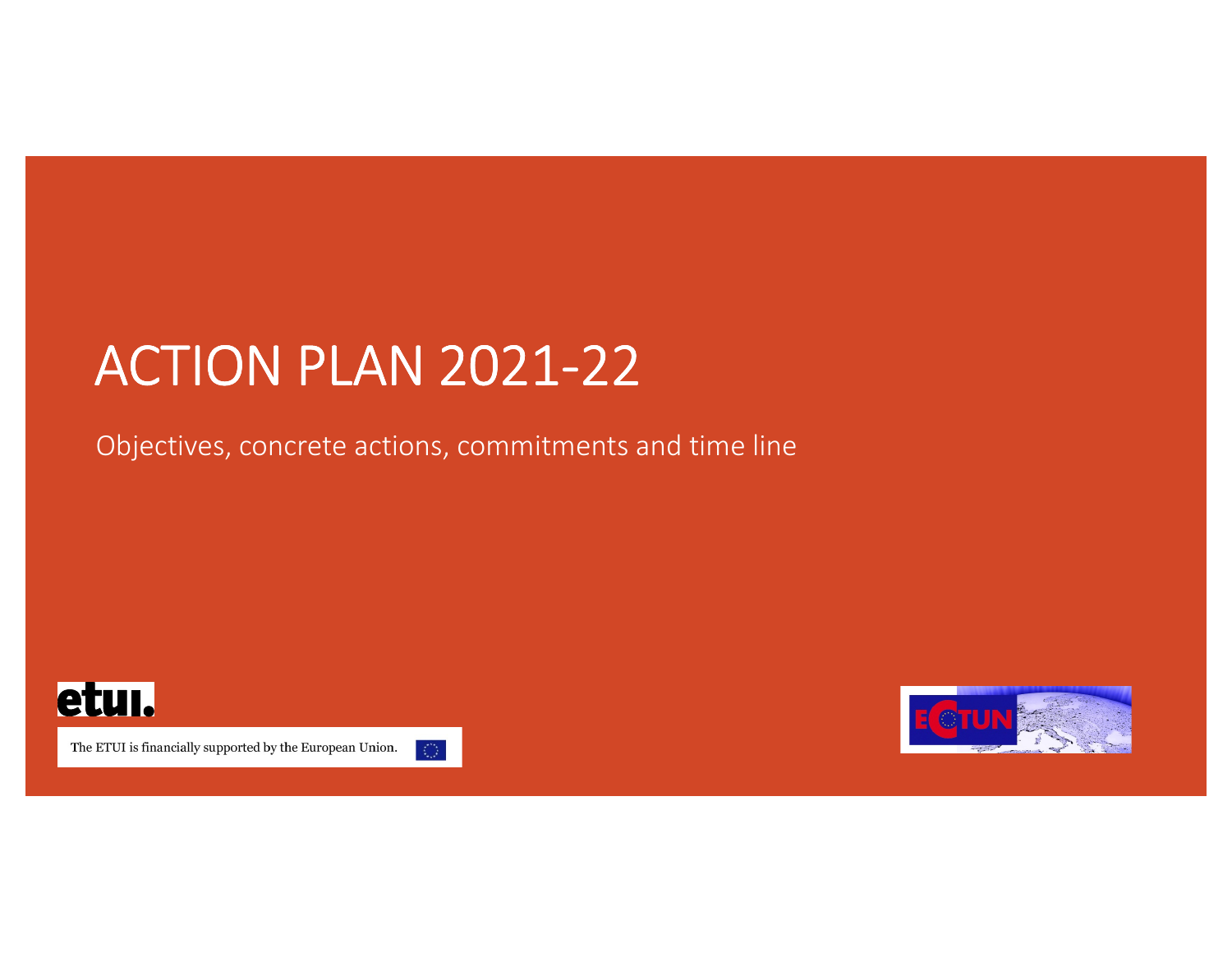## Main objectives

actor, to build alliances

Vain objectives<br>
1.<br>
• To be known as<br>
actor, to build<br>
alliances<br>
<sup>•</sup> Ask for and<br>
participate on<br>
regional social<br>
dialog about S<br>
2.<br>
• Ask for and<br>
participate on<br>
regional social<br>
dialog about<br>
ensitize participate on regional social dialog about recovery



perform, to train, to sensitize



9 4.<br>• From the<br>generic to the<br>concrete and<br>local/regional generic to the concrete and local/regional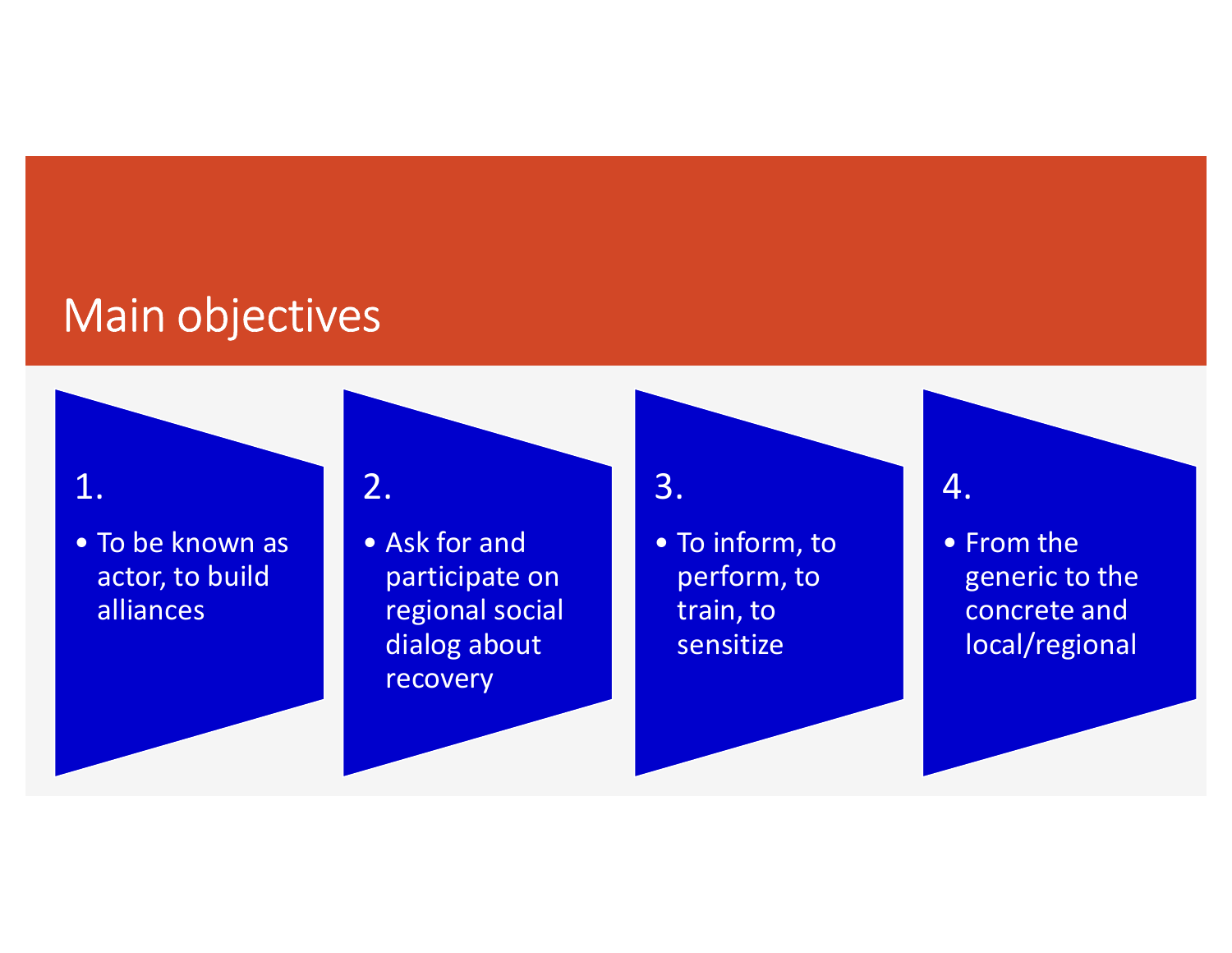# Concrete actions, commitments, time line

| Concrete actions, commitments, time line                                                                                                                                                                                                                                   |             |  |
|----------------------------------------------------------------------------------------------------------------------------------------------------------------------------------------------------------------------------------------------------------------------------|-------------|--|
| <b>WHAT</b>                                                                                                                                                                                                                                                                | <b>WHEN</b> |  |
| Organize a common ECTUN act for:<br>•The World Day for Health and Safely at Work (28 April), Anticipate, prepare and respond to the crisis – Invest now<br>in resilient OHS systems.<br>$\cdot$ 1 <sup>st</sup> of May<br>• World Day for Decent work (WDDW) on 7 October. |             |  |
| The previous action plan and priorities are still alive, updated with the pandemic reality.                                                                                                                                                                                |             |  |
| To do a survey on the Capitals touching especially the application of the Capitals Recovery plans, the workers'<br>rights and democracy rules, looking for possible coordinated actions.                                                                                   |             |  |
| Prioritise:<br>• The vaccination for all<br>• The relaunch of the economy, mainly on the most affected sectors and more precarious workers.<br>• The teleworking<br>• The mobility / transports<br>• The support and reinforcement of the health services                  |             |  |
| WHO: all the participants organisations; a report must be sent to the PC                                                                                                                                                                                                   |             |  |